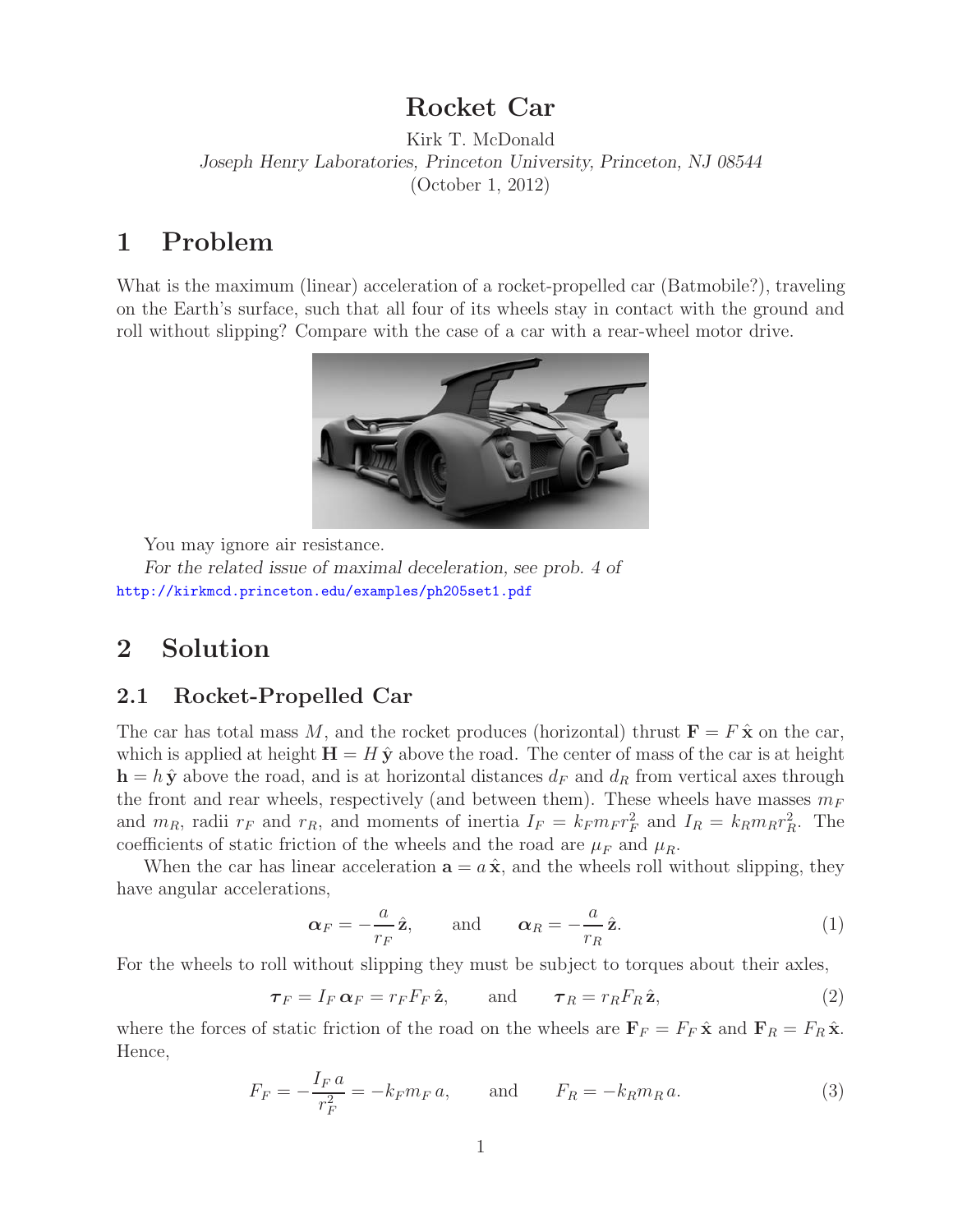The total horizontal force on the (four-wheeled) car has magnitude,

$$
F_{\text{tot}} = F + 2F_F + 2F_R = F - 2(k_F m_F + k_R m_R)a = Ma,
$$
\n(4)

so the rocket thrust  $F$  is related to the acceleration  $a$  by,

$$
F = [M + 2(k_F m_F + k_R m_R)]a.
$$
\n<sup>(5)</sup>

The magnitudes of the frictional forces are bounded by,

$$
|F_F| \le \mu_F N_F, \qquad \text{and} \qquad |F_R| \le \mu_R N_R,\tag{6}
$$

where  $N_F$  and  $N_R$  are the (upward) normal forces on the front and rear wheels. Of course, the total upward normal force balances the downward force of gravity on the car,

$$
2N_F + 2N_R = Mg,\t\t(7)
$$

where  $g$  is the acceleration due to gravity at the Earth's surface. For the car not to "flip" (and for all wheels to stay in contact with the road), the total torque about its center of mass must be zero,

$$
\tau_{\rm cm} = 0 = F(H - h) + 2N_R d_R - 2N_F d_F - 2(F_F + F_R)h,\tag{8}
$$

or,

$$
2N_F d_F - 2N_R d_R = Ca,\t\t(9)
$$

where the constant  $C$ ,

$$
C = H[M + 2(k_F m_F + k_R m_R)] - hM,
$$
\n(10)

could have either sign. Thus, the normal forces are,

$$
N_F = \frac{d_R Mg + Ca}{2(d_F + d_R)}, \quad \text{and} \quad N_R = \frac{d_F Mg - Ca}{2(d_F + d_R)}.
$$
 (11)

These must both be positive for the wheels to be in contact with the road, which implies a limit on the acceleration a,

$$
a \leq \begin{cases} d_R Mg/C & (C > 0), \\ d_F Mg/|C| & (C < 0). \end{cases}
$$
\n(12)

The bounds (6) on the frictional forces can now be written as,

$$
|F_F| = k_F m_F a \le \mu_F \frac{d_R Mg + Ca}{2(d_F + d_R)}, \quad \text{and} \quad |F_R| = k_R m_R a \le \mu_R \frac{d_F Mg - Ca}{2(d_F + d_R)}.
$$
 (13)

That is,

$$
a \le \frac{\mu_F d_R M}{2(d_F + d_R)k_F m_F - \mu_F C} g, \quad \text{and} \quad a \le \frac{\mu_R d_F M}{2(d_F + d_R)k_R m_R + \mu_R C} g. \quad (14)
$$

In the special case that  $C = 0$ , the limits on the acceleration are,

$$
a \le \frac{\mu_F d_R}{2(d_F + d_R)k_F} \frac{M}{m_F} g, \quad \text{and} \quad a \le \frac{\mu_R d_F}{2(d_F + d_R)k_R} \frac{M}{m_R} g \quad (C = 0), \quad (15)
$$

so that the acceleration is limited to  $g$  times a quantity of the order of the ratio of the total mass of the car to the mass of a wheel, which is large compared to g, in general.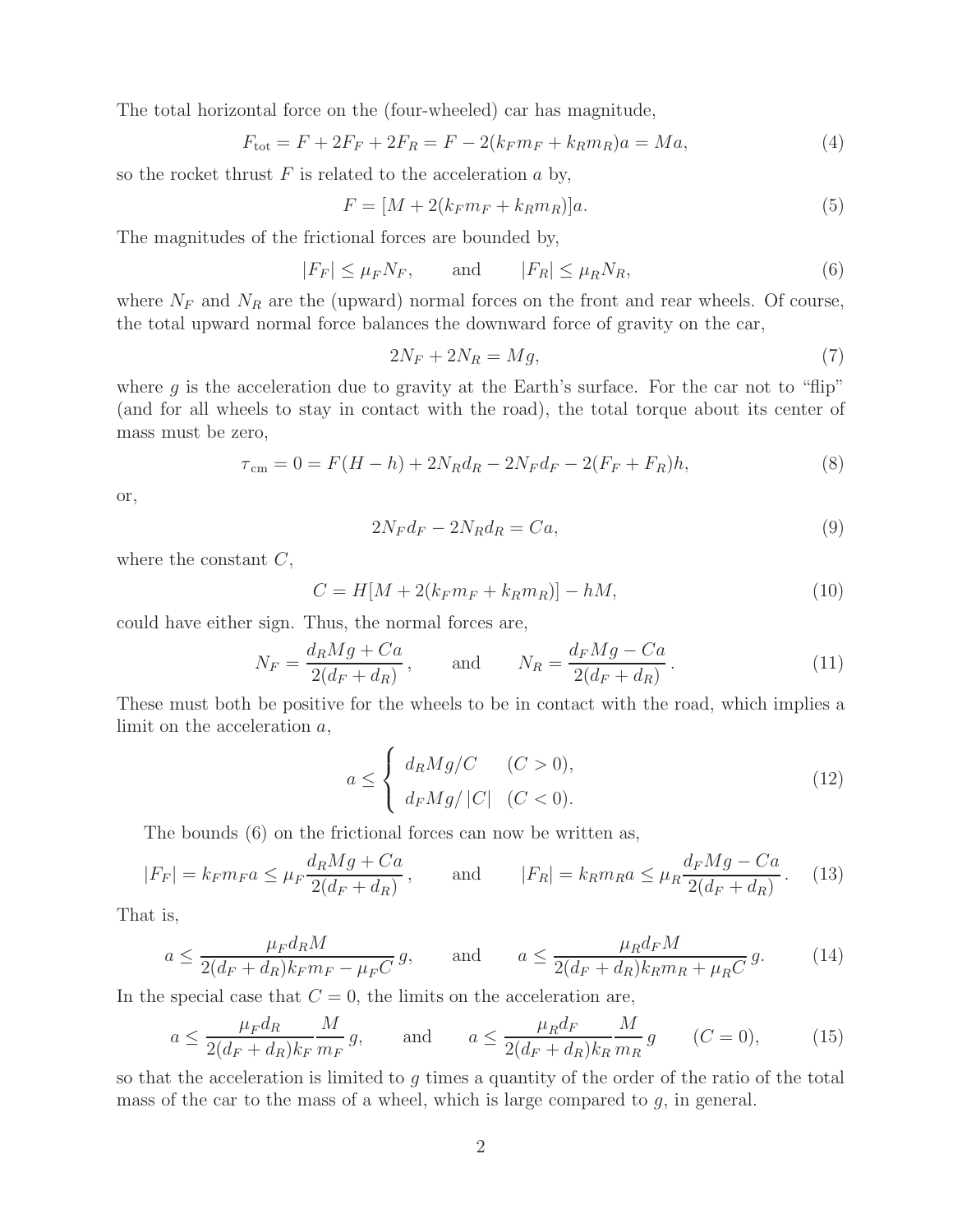#### **2.2 Rear-Wheel-Drive Car**

When the car is driven through the rear (or front or all) wheels, friction plays a different role. Ignoring air resistance, the only external, horizontal forces on the care are those due to friction between the wheels and the road. The total frictional force equals the acceleration of the car times its total mass,

$$
2F_F + 2F_R = Ma,\t\t(16)
$$

so the friction of the drive wheels must point forward, while the friction at the free wheels points backwards (as considered in sec. 2.1). Each wheel must still be subject to a torque  $I\alpha$ , which is in the opposite direction to the torque  $r_R F_R \hat{z}$  caused by the friction on the (rear) drive wheels. There must be an additional torque, of opposite sign, on the drive wheels, provided by the transmission that links the rear axle to the motor.

As found in sec. 2.1, the maximum acceleration of the car without slipping of free wheels is much larger than  $g$ , so we anticipate that friction at the (rear) drive wheels is the limit in the present case. That is, we can assume that the limit is,

$$
\mathbf{F}_{R,\max} = \mu_R N_R \,\hat{\mathbf{x}},\tag{17}
$$

while the front (free) wheel obeys eq.  $(3)$ ,

$$
\mathbf{F}_F = -\frac{I_F a}{r_F^2} \hat{\mathbf{x}} = -k_F m_F a \hat{\mathbf{x}}.
$$
 (18)

To determine the normal force  $N_R$  on a rear wheel in eq. (17) we again note that (ignoring effects of air friction), the total upward normal force balances the downward force of gravity on the car,

$$
2N_F + 2N_R = Mg,\t\t(19)
$$

For the car not to "flip" (and for all wheels to stay in contact with the road), the total torque about its center of mass must be zero,

$$
\tau_{\rm cm} = 0 = 2N_R d_R - 2N_F d_F - 2(F_F + F_R)h,\tag{20}
$$

or,

$$
2N_R(d_R - \mu_R h) - 2N_F d_F = -2k_F m_F a h. \tag{21}
$$

Thus, the normal forces are,

$$
N_F = \frac{(d_R - \mu_R h)Mg - 2k_F m_F a h}{2(d_F + d_R - \mu_R h)}, \quad \text{and} \quad N_R = \frac{d_F Mg - 2k_F m_F a h}{2(d_F + d_R - \mu_R h)}.
$$
 (22)

These must both be positive for the wheels to be in contact with the road, which is readily satisfied for  $N_R$ , but which requires  $d_R - \mu_R h$  to be not too small to keep  $N_F > 0$ . That is, the center of mass should not be too close to the rear wheels or the front wheels will lift off the ground during a large acceleration a.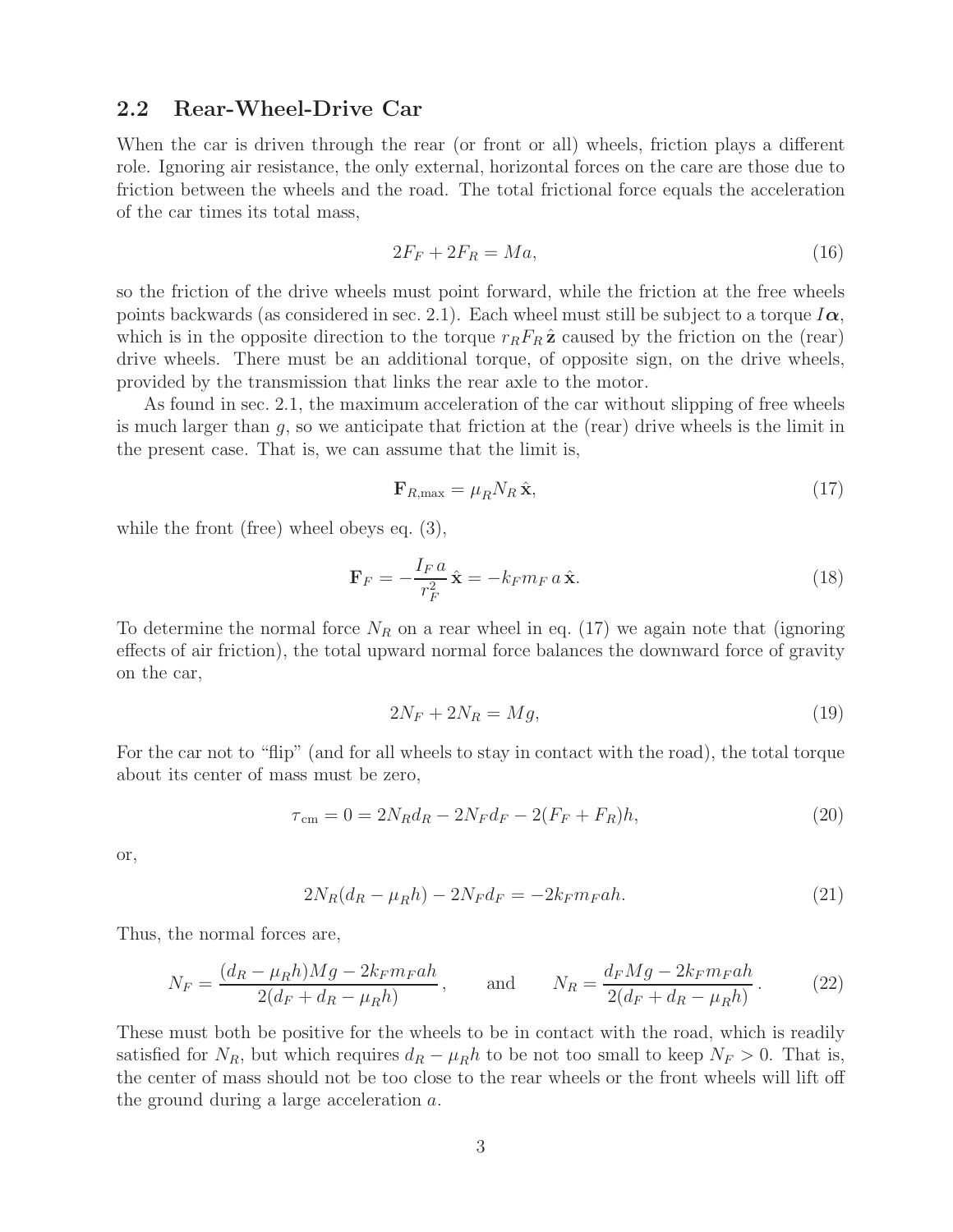

Assuming that the wheels stay on the ground,<sup>1</sup> we finally obtain the maximum acceleration for a rear-wheel drive car from eq.  $(16)$  using eqs.  $(17)-(18)$  and  $(22)$ ,

$$
a \le \frac{\mu_R d_F M}{M(d_F + d_R - \mu_R h) - \mu_R k_F m_f h} g \approx \mu_R g. \tag{23}
$$

Comparing with sec. 2.1, we see that the maximum possible acceleration (when all wheels roll without slipping) is much higher for a rocket-propelled car than for one with rear-wheel drive.<sup>2</sup>

### **Appendix A: Single, Rocket-Propelled Wheel**



Key features of the solution given in sec. 2.1 can be understood from consideration of a single wheel of mass m, radius r, moment of inertia  $I = kmr^2$ , coefficient of static friction  $\mu$ , with horizontal acceleration a of its center of mass due to rocket propulsion. For rolling without slipping, the wheel has angular acceleration  $\alpha = a/r$ , and the torque equation is,

$$
\tau = I\alpha = kmra \le \mu N = \mu rmg,\tag{24}
$$

so the acceleration is limited to  $a \leq \mu g/k$ , which is of order g.

<sup>&</sup>lt;sup>1</sup>If the front wheels leave the ground the analysis of Appendix B holds,  $a_{\text{max}} = \mu_R g$ , which may be advantageous so long as the car doesn't flip over.

<sup>&</sup>lt;sup>2</sup>Since forward acceleration reduces the normal force on the front wheels, a front-wheel-drive car has lower maximum acceleration (with wheels that roll without slipping) than a rear-wheel-drive car.